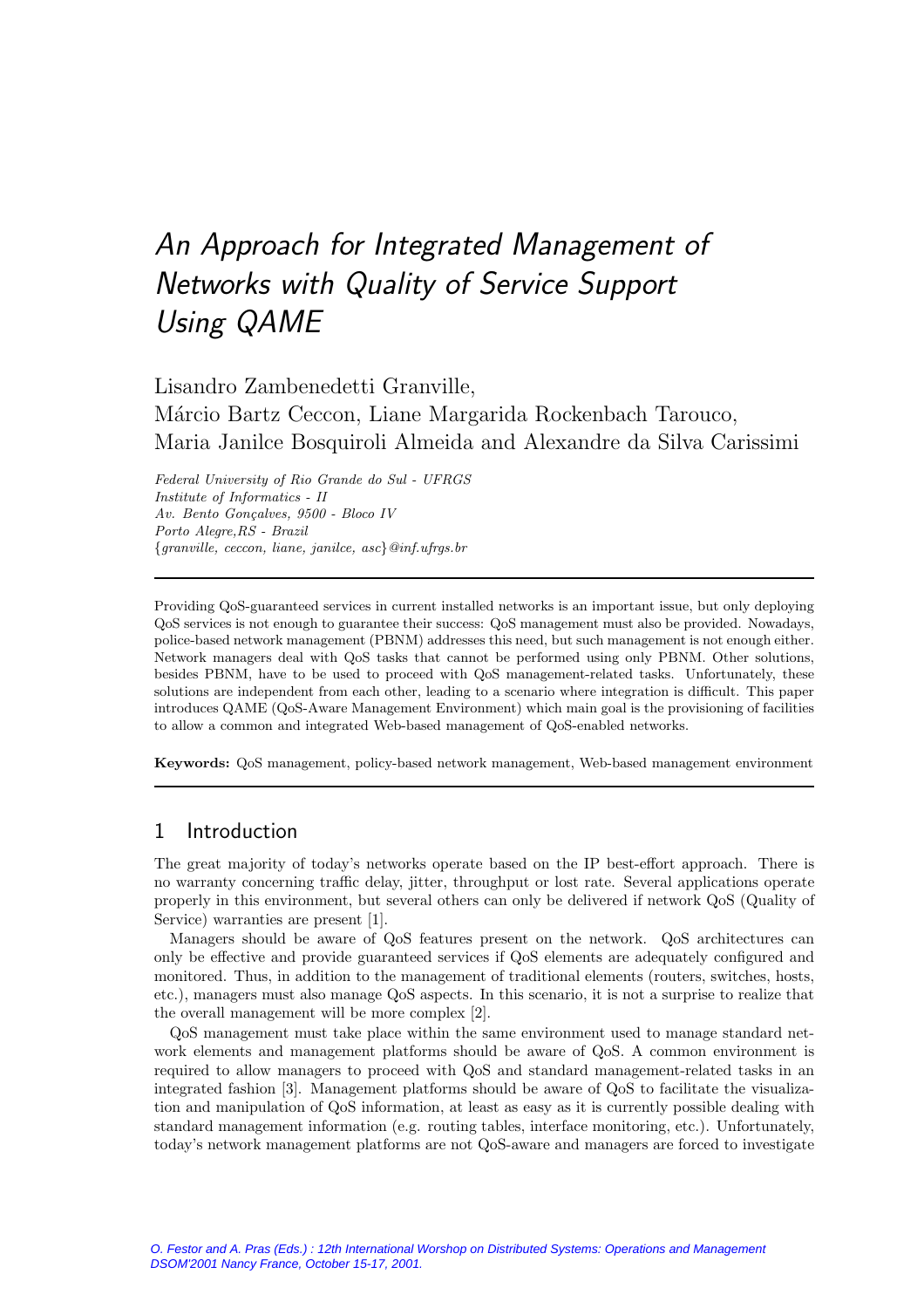each QoS-enabled device to check QoS parameters. Thus, a network-oriented approach that complements current device-oriented management is needed, with features that explicitly present QoS information to managers in an intuitive fashion [2].

In this context, we propose a Web-based management environment able to proceed with both standard and QoSmanagement-related tasks. We introduce QAME (QoS-Aware Management Environment) which is based on the IETF PBNM works, and uses open standards (e.g. SNMP, LDAP, COPS, ScriptMIB) to proceed with management tasks. Managers first ask for QAME topology and QoS discovery services to map the environment to be managed. Then, policies are defined and scheduled to be used in specific devices. QAME QoS monitors can be activated to check critical network flows/aggregates in the most important network segments, while analysis and visualization features show information about experienced and expected network QoS.

Since QAME is a Web-based environment, the graphical user interface is the manager's favorite Web browser. QAME is built with PHP4 script engine that allows an extension of the environment "on the fly". New modules can be easily added throughout an upload mechanism, without having the QAME execution to be stopped. We have used XML to describe both management information and presentation data. XSL transformation, on server-side, is used to allow the development of further user interfaces, besides QAME standard user interface. Intermediate scripts are responsible for other transformations (e.g. from MIB to XML and from LDAP to XML).

The main contribution of our proposal is that QAME allows the execution of QoS managementrelated tasks in an integrated fashion that is absent in current management platforms. Another benefit is that QoS-related information are shown by the environment in more explicit ways, easing QoS visualization and QoS-related information treatment. Also, managers that require the incorporation of more specific features, not found in the original environment, can easily extend QAME using open standard frameworks (e.g. XML) and free software engines (e.g. PHP).

This paper is divided as follows. Section 2 discusses related work about QoS and Web-based management. Section 3 presents QAME architecture describing its components and the elements location in the managed network. QAME implementation and associated technologies are presented in section 4, while section 5 explains QAME operations throughout an example. Finally, section 6 concludes the paper and also shows future work to be considered.

# 2 Related Work

Solutions created to manage QoS in modern networks gained recent highlight mainly because of the PBNM proposals. The main players in the IP network management market issued their PBNM solutions, often integrated in their standard management platforms. Hewllett-Packard created its PolicyXpert [4] that is part of the HP OpenView management suite. Cisco also produced its PBNM solution and released, in 1999, the QPM (QoS Policy Manager) as part of the CiscoAssure policy management initiative [5]. Extreme Networks did the same and created the EPICenter (formerly the ExtremeAware Enterprize Manager - EEM) [6]. Other industry players have issued their solutions too (e.g. Nortel Networks, Lucent Technologies, Orchestream) [7]. Although these solutions can have market success, they suffer from a lack of integration from each other. Since current PBNM systems are not entirely based on IETF open standards, costumers will face serious problems when different solutions will start to be used in the same managed network [8].

In research areas that investigate QoSmanagement some important work can be found. Imperial College London have been an active PBNM research player, with pioneer efforts, mainly through Emil Lupu and Morris Sloman works [9]. Mahon et. al. are working on the definition of general requirements for PBNM systems [10]. In their IETF work, a general architecture has been defined to guide the development of PBNM solutions. However, as Mahon states, that proposals don't address other critical aspects of QoS management, such as QoS monitoring, analysis and discovery.

Such other QoS management aspects are addressed, on the other hand, by other research projects. Hong et al. [11] proposed, in 1998, a CORBA-based management framework for managing QoS of distributed multimedia services and applications of the MAESTRO system. The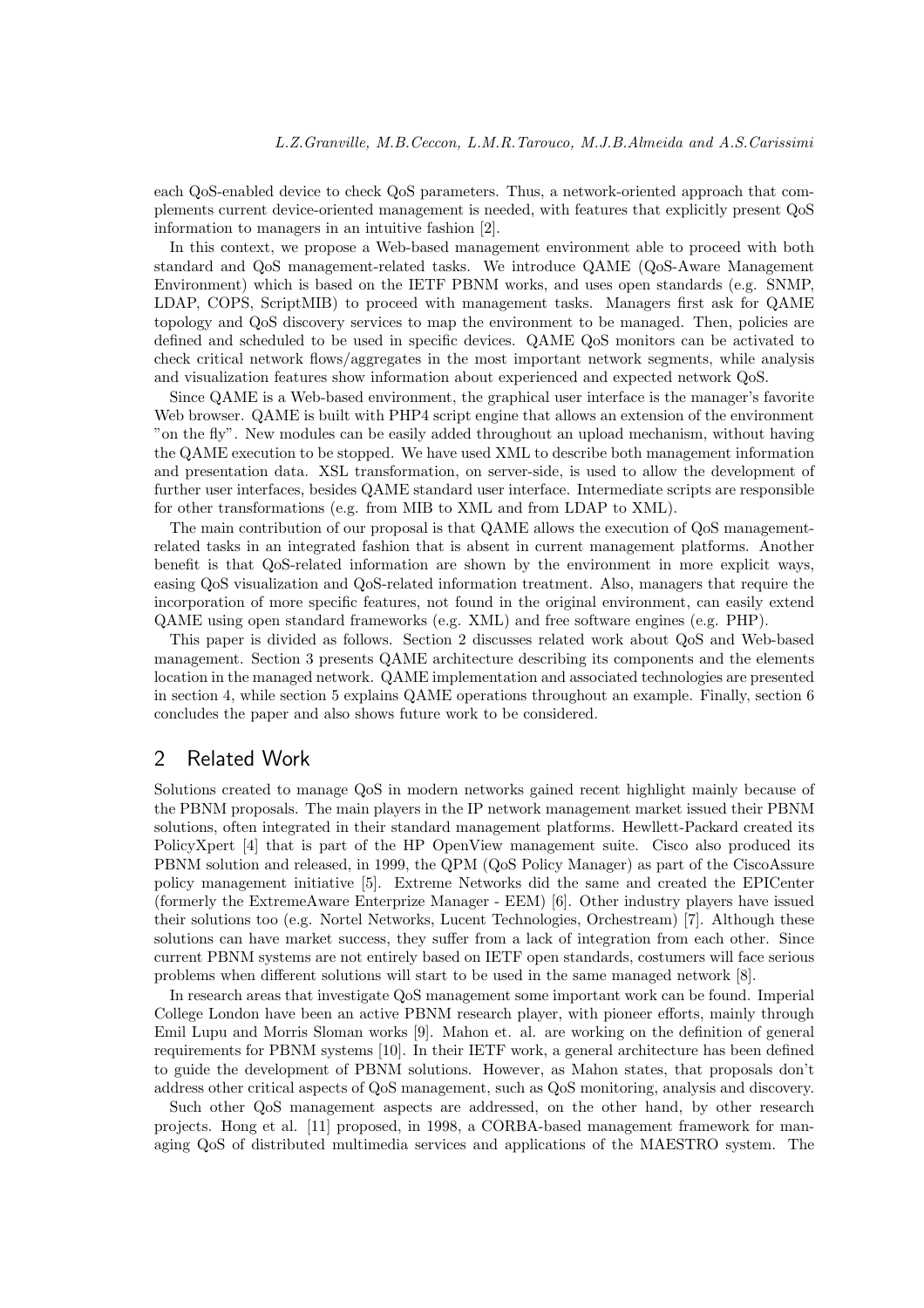layered architecture enabled an end-to-end management of QoS provisioning resources, including services for QoS specification and mapping, admission control, negotiation and renegotiation. A generic QoS MIB was developed to access QoS parameters in such layered architecture. In 2000, we have also proposed SNMP as a mean to program DiffServ marking processes on end-systems and to allow users to reserve OoS resources asking for such resources to Bandwidth Brokers (BB) [12]. QoSmonitoring has been studied by Jiang et al. [13], and Joshi et al. [14] presented, also in 2000, a solution that integrates traditional network management and QoS monitoring.

All previous proposals and solutions are important for QoS management, but they are independent from each other. In this scenario, network managers are forced to deal with several tools to manage different aspects of the whole QoS issue. Recently, we have classified QoS managementrelated tasks [15], trying to organize, from a network management point-of-view, the different aspects involved in QoSmanagement. We have divided QoSmanagement in six different tasks (installation, operation maintenance, discovery, monitoring, analysis and visualization) and have argued that an effective QoSmanagement system is the one able to provide, in an integrated environment, facilities to proceed with the execution of such tasks. Also, we have argued that Web-based management should also be applied to QoS related tasks, in a way to allow network managers to control QoS aspects using Web widely known facilities.

Web-based management has been investigated for some years, but its first significant move occurred in 1996, when WBEM (Web-Based Enterprize Management) first came to life [16] as part of the DMTF (Distributed Management Task Force) solution. Martin-Flatin et al. have also done investigation on Web-based management and proposed the JAMAP management platform, based mainly on Java technology [17]. Using Java Applets, managers can interact with the managed network and the associated management structures.

XML technology used on network management found its way when XML was incorporated to the WBEM framework. From a different approach, John et al. presented, in 1999, XNAMI [18], that uses XML to reduce management traffic allowing the transfer of MIBs between managed devices and management stations. Unfortunately, none of the previous Web-based proposals took QoS into account directly, i.e. QoS management were not the main focus.

# 3 QAME architecture

QAME architecture (fig. 1) is divided in three different sets of elements: upper elements (which include manager Web browser, the Web-based user interface and databases), intermediate elements (policy consumers, QoSmonitors and target finders) and lower elements (targets). Three different databases are part of the QAME architecture's upper elements: policy, status and associations databases.

### 3.1 Targets

Targets are active elements that influence the final QoS observed in the network. Each device can have several targets that influence in the QoS provisioning. For example, in a router, each interface's queueing discipline is a target. Thus, targets are the final elements that effectively implement a QoS architecture.

Managers access the networks' targets indirectly throughout QAME intermediate elements (policy consumers, QoS monitors and target finders). The interface between these elements and targets depends on the devices that own the targets. Here, different protocols have to be used to access different targets on different devices. A router from vendor A, for example, can have its interfaces programmed via Telnet, while another router from vendor B requires HTTP interactions to change its interfaces settings.

### 3.2 Policy consumer

Policy consumer is the element responsible for the installation of management policies into targets. When ordered (label 1), the policy consumer retrieves policies definitions from the policy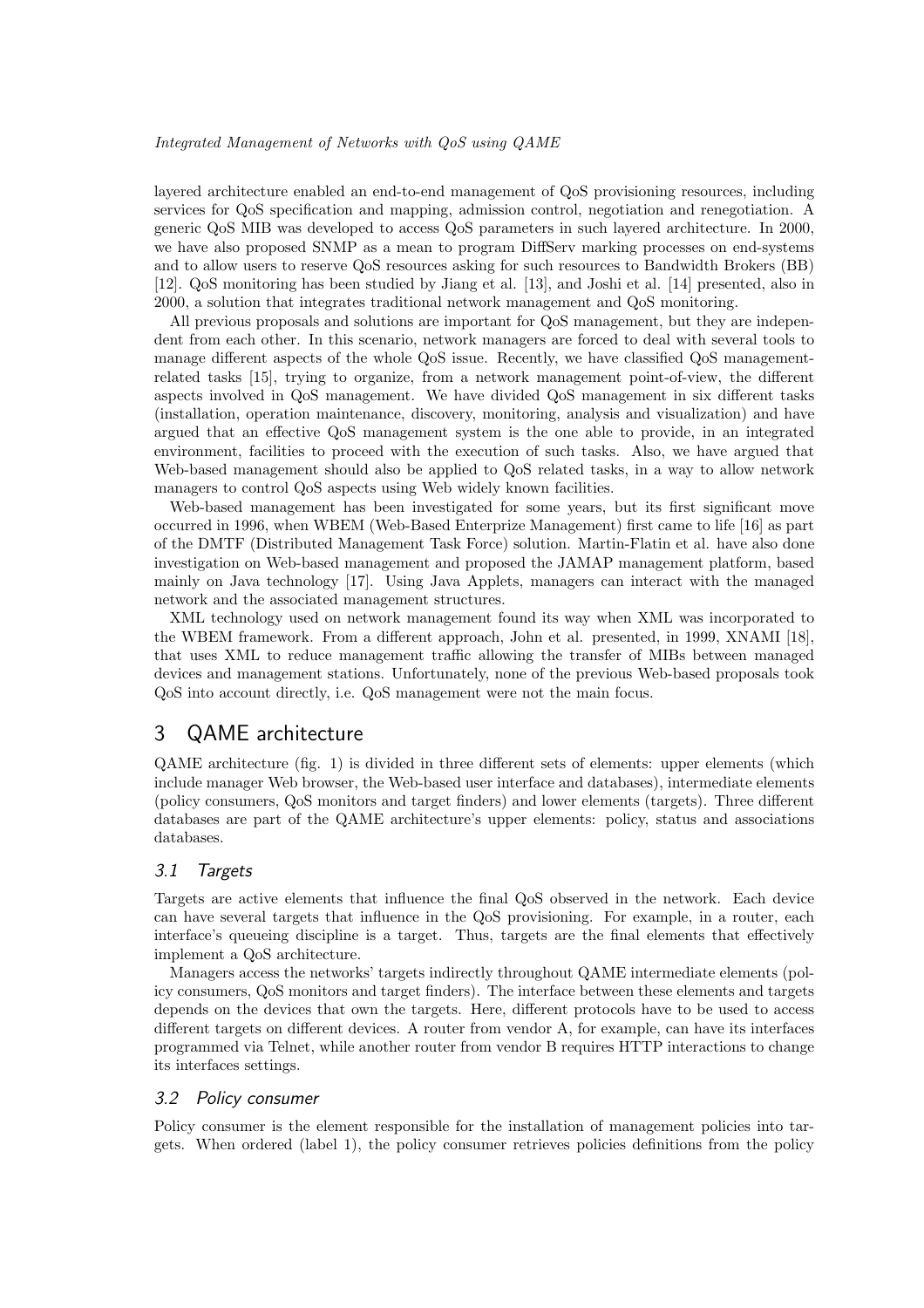database (label 2). These policies are then translated into device-specific instructions to program the appropriate targets to conform the policies definitions (label 3).

After policy installation, the policy consumer is also responsible for checking the success of the policy deployment. If a policy can not be installed, either due to a failure in the target or to a lack of target capabilities, the policy consumer notifies the network manager by sending messages to the user environment (label 1).

The status database stores the deployment and operating status of each active policy associated to targets. Failures in policy deployment make the policy consumer update the status database indicating the installation problem (label 4).



**Fig. 1:** QAME architecture

# 3.3 QoS monitor

Installed policies may not behave as stated in the policy definition. The QoSresulted from a policy installation can be different from its specification. Critical policies must then have their expected QoS monitored. The element responsible for doing that is the QoS monitor.

The network manager defines which critical segments must be checked (label 5) and QoSmonitors are then activated to the check the targets that make part of those segments (label 6). QoS monitors access policy definitions also in the policy database (label 7) and compare the observed behavior of the network with the one defined in the policy. If degradation is verified, QoSmonitor notifies the network manager by sending special messages to the user environment (label 5) and updates the status database to be consistent with the problem observed (label 8).

### 3.4 Target finder

In the network, searching each device to identify its targets is a time-consuming task. Also, new devices just attached to the network must have their targets identified for future programming. To do that, target finder element is the one trigged (label  $9$ ) to run QoS discovery services.

Target finders search the network for current and new targets. Each target finder recognizes at least one specific target using a specific target finding algorithm and a specific device access protocol. For example, a DiffServ target finder is the one that looks within routers and checks the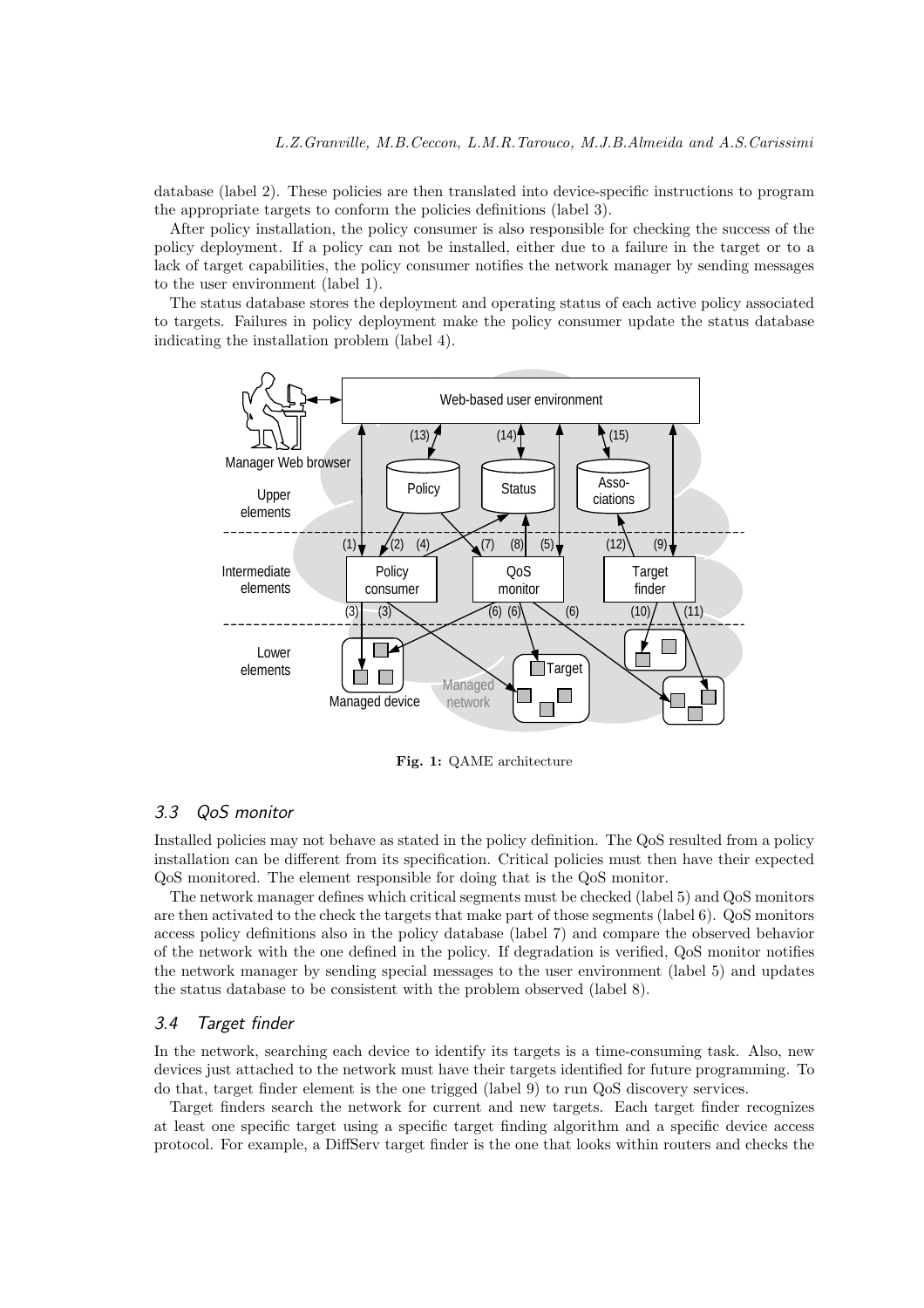existence of packet prioritization based on the IP DSfield. To do that, the DiffServ target finder can open a Telnet session (label 10) or check for target DiffServ MIB implementations (label 11).

Every discovery target is identified, classified and stored in the associations database (label 12). Target's device is also stored and relations between targets and their corresponding devices are created. Target finders are responsible for coordinating all this procedures.

### 3.5 Web-based user environment

QAME graphical user interface is implemented in the Web-based user environment, which uses Web technology to show management information. User environment is responsible for running analysis processes that complement the functionality presented in the policy consumer, QoSmonitor and target finder. For example, user environment receives special messages from policy consumer telling that a policy could not be installed (label 1), and messages from QoS monitor when the observed QoS is different from the expected QoS (label 5).

User environment also interacts with the three databases in order to define their contents. Users define policies that are stored in the policy database (label 13). Policies can also be modified or removed from the database. Network manager can check the status of a deployed policy accessing the status database (label 14) and network topology is shown by accessing the associations database information (label 15).

### 3.6 Elements location

The previous subsections described each element of the QAME architecture. The present subsection explains where, in the network infrastructures, these elements are located.

Targets are located within network devices that play any active role in QoS provisioning. Examples of targets are routers and switches interfaces and their queueing disciplines. Marking, policing and traffic shaping processes are also examples of targets. Targets can be located in hosts, too. RSVP-enabled applications, or DiffServ marking processes in end systems [12] are targets, since they influence the end-to-end QoS.

Web-based user environment location is almost as obvious as target location was. We use a central point that runs QoS analysis processes and generates, via PHP4 engine, HTML pages showing the results. Databases can be located on the same device that implements Web-based user environment, or on separate devices. Since there are three databases, some can be found together with user environment, and others separately. Although figure 1 shows only one copy of each database, for security reasons we could have more copies of the same base and use database replication for security. Also, more copies of the same database would facilitate the distribution of network traffic generated by policy consumers, QoS monitors and target finders when they need to update databases information.

A trickier aspect in elements location is the location of target finders, QoSmonitors and policy consumers. First of all, since they are independent elements they can be located in different places. QoSmonitors are very tightly related to their targets. Thus, QoSmonitors are expected to be located within the same devices that contain the monitored targets. However, depending on the installation of the QoS monitors, they can also be located close to devices, but not inside. For example, a monitor created to check the bandwidth traffic of a router interface could access the MIB-II interface group and realize that an interface is facing overflow, even though the monitor is not located within the router.

Policy consumers are often located outside devices, but modern equipments are expected to have built-in policy consumers. On the other hand, policy consumers can be located together with the user environment. Finally, target finders are often located together with user environment, acting as special plug-ins that search the network for QoS-enabled devices. Target finders can also be located in network segments other than the user environment. The less suitable location for a target finder is within devices, since devices and their targets are the objects of the finding process.

Table 1 summarizes the possible location of QAME elements.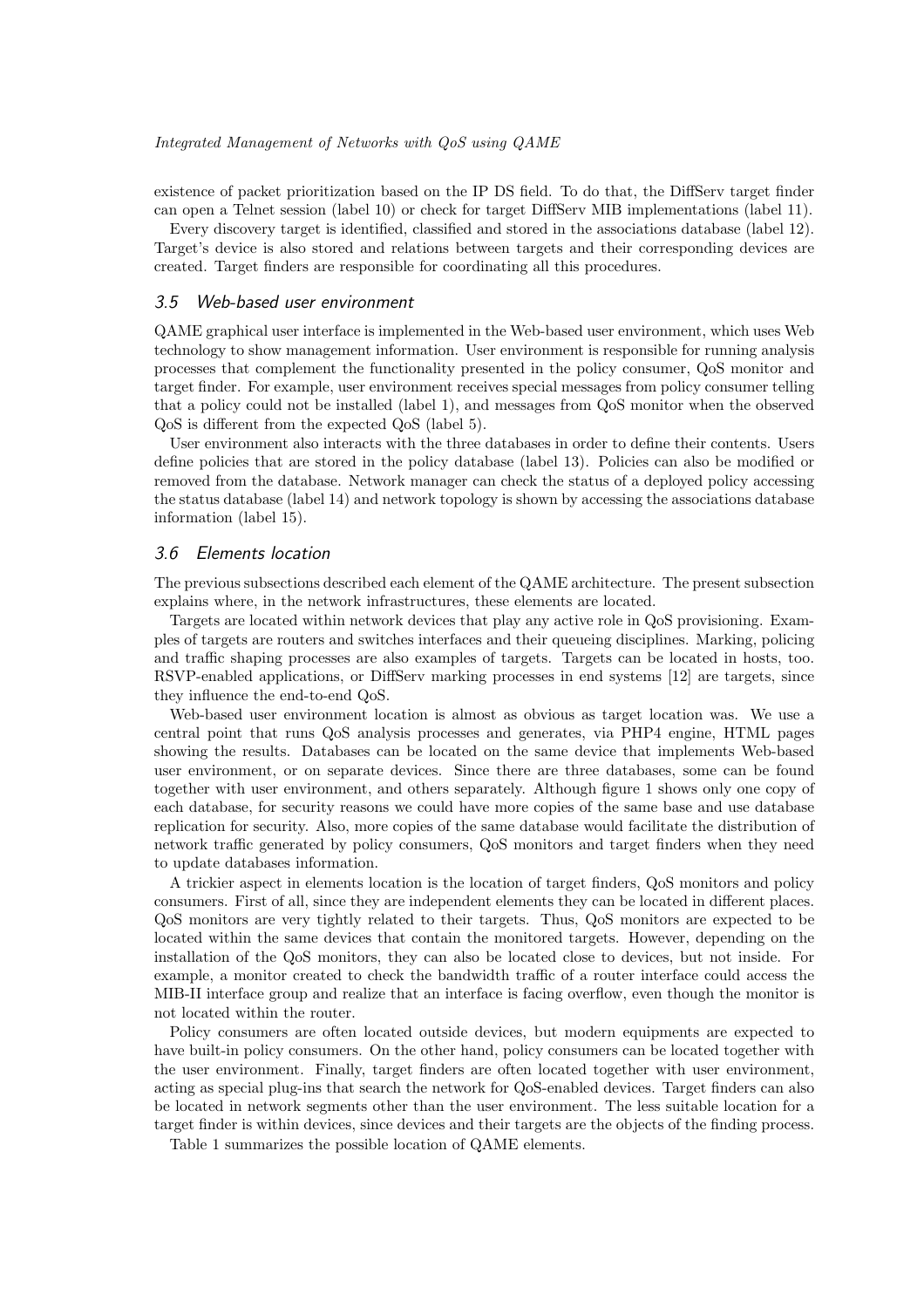**Tab. 1:** QAME elements location. Rows list QAME elements and columns list possible locations. Cells marked with an "x" denote that the QAME element in the row can be present in the equipment of the column. "Devices" are network equipments (routers, switches, bridges, etc.). "Proxies" are network equipment used to host some active elements that act on different equipment (e.g., a QoS monitor located within a host used to monitor a router). "Hosts" are listed to explicitly define elements located and acting in a host. Finally, "management stations" are used to denote the hosts where QAME Web-based user environment and databases are placed.

|                  | <b>Devices</b> | <b>Proxies</b> | <b>Hosts</b> | Management<br>stations |
|------------------|----------------|----------------|--------------|------------------------|
|                  |                |                |              | Only if target         |
| Targets          | X              |                | X            | plays active role      |
|                  |                |                |              | in QoS provisioning    |
| Qos Monitors     | X              | X              | X            | $\mathbf x$            |
| Policy Consumers | X              | X              | X            | X                      |
| Target Finders   |                | X              |              | X                      |
| User Environment |                |                |              | X                      |
| Databases        |                |                |              | $\mathbf x$            |

# 4 QAME technologies

In this section we will present the technologies involved in the implementation of the QAME prototype. These technologies are present in two important aspects of the QAME communications: among QAME elements and the Web-based user environment/manager Web browser communication.

### 4.1 Techonologies of the QAME elements

As stated before, the communication with targets depends on the devices that own the managed targets. Each device can implement different ways to monitor and program its targets. For example, several commercial routers allows programming of their internal structures through Telnet (the standard old method), SNMP (for standard management platforms) and HTTP (for Webbased management). COPS protocol is expected to be found more and more frequently, supporting PBNM in modern equipments.

This diversity of access methods introduces several complexities in targets communications. QAME intermediate elements are then forced to own the following properties when communicating with targets:

- *• Intermediate elements know which kind of information they are dealing with.* A policy consumer, for example, knows if an associated target supports DiffServ or IntServ. When a policy is installed, the policy consumer translates the policy definition to device-specific programming (DiffServ or IntServ). When a QoS monitor checks for performance issues, it knows if it must watch for aggregate performance (in the case of DiffServ) or flow performance (in the case of IntServ).
- *Intermediate elements know how to access targets information.* A policy consumer, for example, knows if it must use Telnet session, SNMP or HTTP to program a target. A QoS monitor knows if DiffServ information, in a specific target, are reached with COPS, SNMPv1, v2 or v3. Also, a target finder looking for targets in router from vendor A knows that those targets are found if COPS is used.

Figure 2 depicts three examples of different policy consumers acting in different devices' targets. The devices are routers from three different vendors. The targets within routers A and C are accessed via SNMP, while targets from router C are accessed via COPS. Although routers A and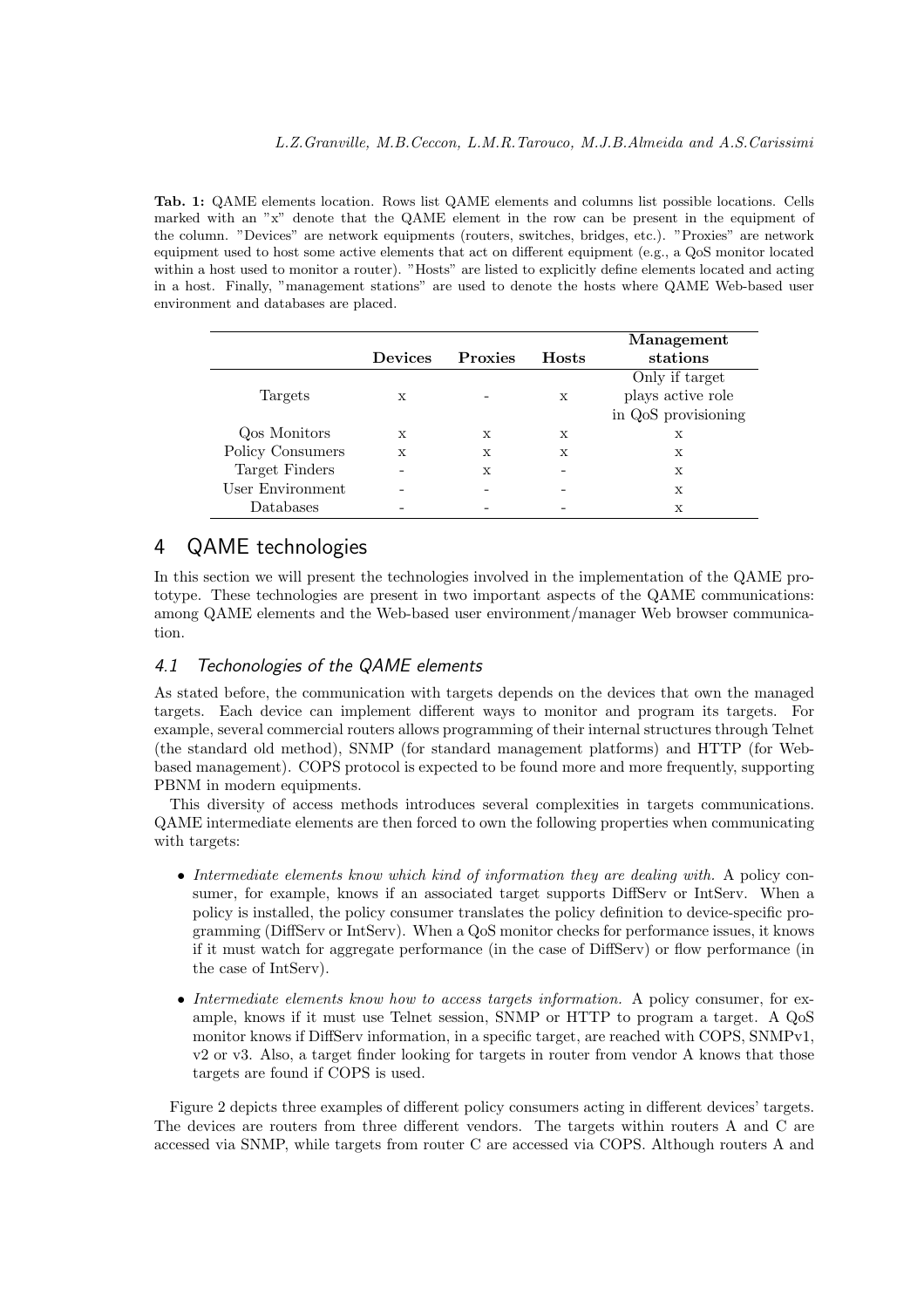#### *Integrated Management of Networks with QoS using QAME*

B support DiffServ, they are accessed with different protocols. It means that any combination of access protocol and supported QoS mechanism requires a different policy consumer. This feature is also valid for QoS monitors and target finders. In our prototype, we have created intermediate elements for DiffServ and IntServ using SNMPv1 and Telnet, i.e we have 4 different policy consumers, 4 different  $\cos$  monitors and 4 different target finders.



**Fig. 2:** Targets communication examples

Despite the complex communication with targets, the communication between intermediate elements and the Web-based user environment is simple. We implemented this communication using the Script MIB [19] definitions. When the network manager wants some actions to be executed in the managed network, an appropriate script is selected and sent to an intermediate element (figure 3, labels 1, 2 and 3). Each intermediate element provides facilities that allows the script to deal with the targets to be accessed and the databases to be updated or consulted. We have used the Jasmin implementation to use Script MIB definitions in QAME environment. Figure 3 shows the communication with the QAME intermediate elements and the communication with the databases.



**Fig. 3:** QAME elements communication

Policy database is implemented with LDAP. We have use OpenLDAP package that includes the LDAP server and protocol API in the implementation of the policy consumers (label 4) and QoS monitors (label 5). For Web-based user environment communication the OpenLDAP API was hidden by the LDAP API provided by the PHP4 engine (label 6).

The status database interface was implemented as a MIB (label 7). We used NET-SNMP package that supports SNMPv3. A key aspect of status database communication is related to the notification messages. We used SNMP InformRequest message to update the status database because the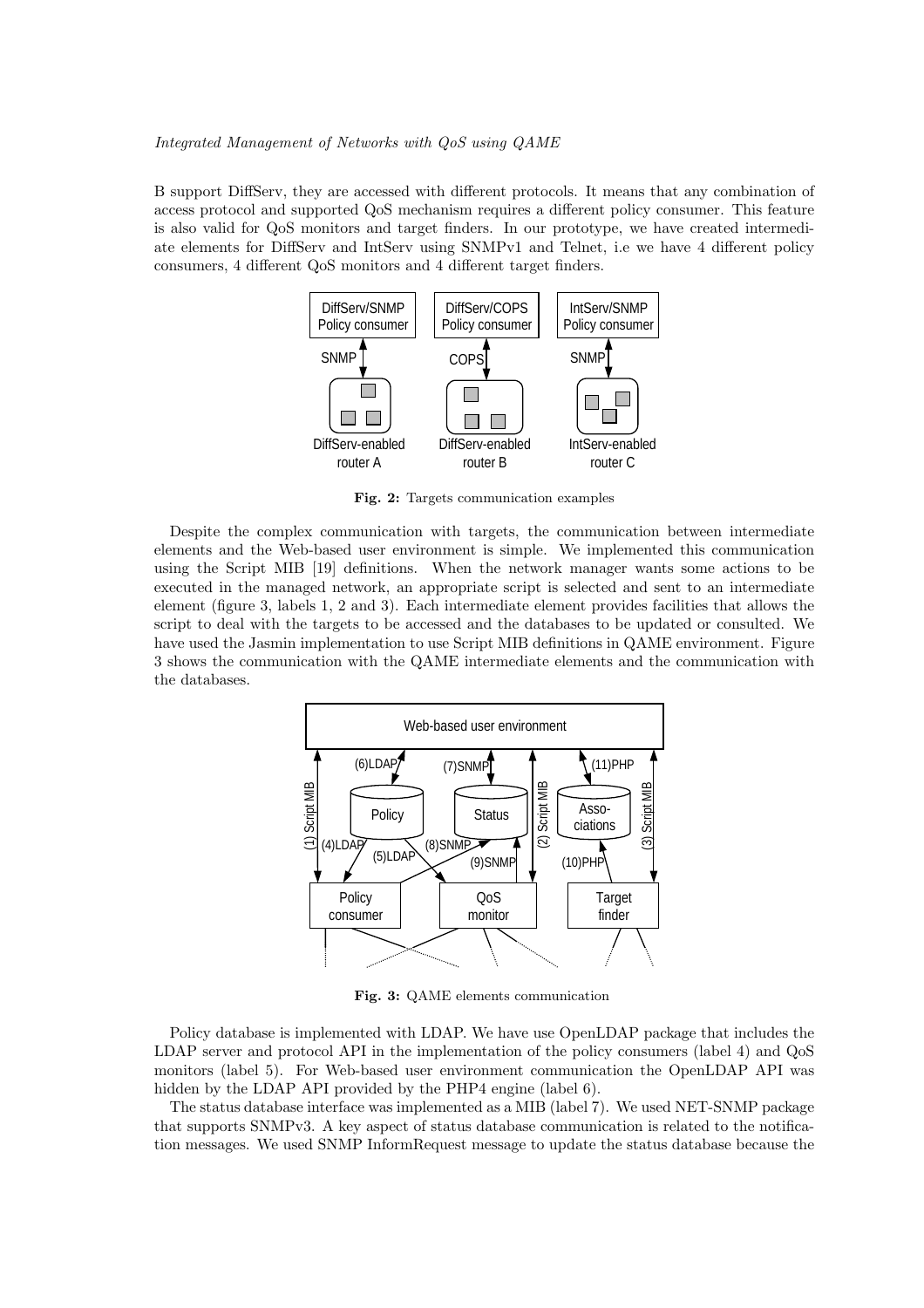InformRequest works as a trap message with reply. This allows the policy consumers (label 8) or QoSmonitors (label 9) to notify the status database and still be sure that the notification reached the destination.

Finally, the associations database is implemented using the MySQL solution. Thus, intermediate elements act as MySQL clients to access the needed information using PHP4 scripts (label 10). Also, Web-base user environment access the MySQL using the PHP4 (label 11). Although PHP4 has specific MySQL functions, we used the DB class that provides database abstraction, which allows an easier replacement of MySQL, if required in the future.

### 4.2 QAME Web-based technologies

A key aspect in the QAME communication is the technologies involved in the interaction between the Web-based user environment and the manager Web browser. We have balanced the presentation overhead of the managed network between server and browser. This is done in a way to allow a richer user interaction, without introducing too much network messages exchange.

Web browser is responsible for asking network topology information for the server, and the respective presentation. We use Flash technology to build the network topology in the browser. The first advantage of using Flash is that the network traffic is reduced, since no pictures are passed from server to browser; only presentation information are exchanged. Second, Flash allows an effective user interaction, where network manager can change topology layout directly on the Web browser.

Flash itself does not provide all the facilities required in the browser interaction. JavaScript technology is then applied to complement the Flash presentation. Figure 4 shows an example of a network presented in the QAME user interface using the Flash facilities. The figure show QAME menu on the right-hand side and a topology built with Flash on the left. Each managed element has a particular set of management operations that can be applied to. This operations can be accessed through the context-menus (also shown in the figure 4) trigged when user clicks some managed device with the CTRL key pressed.



**Fig. 4:** Network topology presentation in QAME user environment

In the server-side, we use PHP4 engine, as mentioned before, and XML translations. PHP4 orchestrates several tasks, including databases access, intermediate elements communication and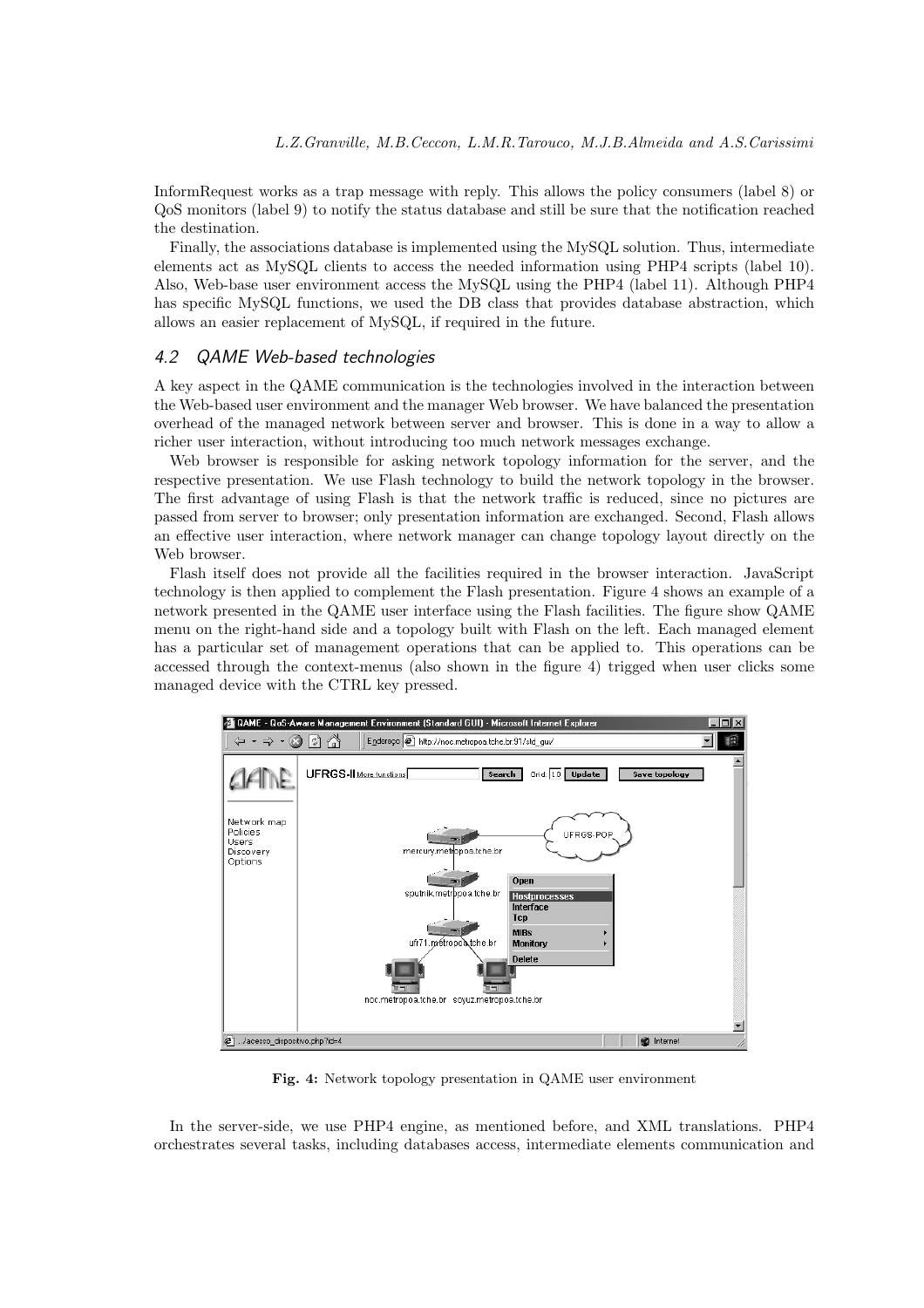### *Integrated Management of Networks with QoS using QAME*

user-environment graphical presentation. XML, on its turn, is used to present several information in a standard way. Table 2 shows examples of PHP4 scripts that retrieve information from different sources and produce XML results. Frequently, the source accessed does not exposes its data in XML, leaving to PHP4 the task to translate from a source representation (e.g. MIB) to XML. In the case the source already exposes its data using XML, the scripts only copy the results to the user-environment.

**Tab. 2:** Examples of PHP4 scripts that translates information from different sources to XML.

| PHP4 Script                                | Source            | Output     | Description                                                 |
|--------------------------------------------|-------------------|------------|-------------------------------------------------------------|
| $route.php?ip=w.x.y.z$                     | hosts and routers | route.xml  | Retrieves a devices' route table                            |
|                                            |                   |            | accessing the ipRouteTable                                  |
|                                            |                   |            | objects from the 'w.x.y.z' device                           |
| $\text{procs.php?ip}=w.x.y.z$              | hosts             | procs.xml  | Retrieves the list of processes                             |
|                                            |                   |            | from the host 'w.x.y.z' as                                  |
|                                            |                   |            | specified in the HostResources                              |
|                                            |                   |            | MIB                                                         |
| $policy.php?pol=p$                         | policy database   | policy.xml | Retrieves the policy 'p' from                               |
|                                            |                   |            | the policy database                                         |
| status.php?pol=p.t.w.x.y.z status database |                   | status.xml | Retrieves the operational status                            |
|                                            |                   |            | of policy 'p' applied to the                                |
|                                            |                   |            | target 't' within device 'w.x.y.z'                          |
| $targets.php?ip=w.x.y.z$                   |                   |            | association database targets.xml Retrieves the targets from |
|                                            |                   |            | device 'w.x.y.z'                                            |
|                                            |                   |            |                                                             |

When the resulted XML is about to be sent to the manager Web browser, we use XSL to transform the original XML to a HTML standard page. We use Sablotron solution to proceed with the XML/XSL transformation in the server-side, allowing not XML-enabled browsers to access the retrieved information. One XML file can be differently transformed using different XSL files. With this feature we implemented, until now, three different QAME skins: advanced skin, standard skin and text only. Advanced skin produces HTML pages with several graphical elements and is preferable used when the manager operates his/her Web browser in the local network, near to the Web server. The standard skin produces fewer graphical elements and should be used when manager operates far away from the managed network. Although, if the communication between manager Web browser and QAME Web server is too congested, the text only skin can be used, since almost no graphical information is generated. The desired skin is selected when manager logins into the QAME environment.

Table 3 summarizes the technologies used in the current QAME prototype implementation.

| Technology           | Interaction                                              |
|----------------------|----------------------------------------------------------|
| Telnet, SNMPv1       | Used to access DiffServ and IntServ-enabled devices      |
| Script MIB           | Script MIB is the interface of the intermediate elements |
| <b>LDAP</b>          | Used to access the policy database                       |
| $SNMPv2(v3)$ MIB     | Implements the access to the status database             |
| $PHP + MySQL$        | Used to access the associations database                 |
| $Flash + JavaScript$ | Dynamic topology interaction on Web browser              |
| $PHP + XML$          | Translates information from different sources to XML     |
| $XML + XSL$          | Implements the QAME skins feature                        |
| Sablotron            | Transforms XML/XSL to HTML in server-side                |

**Tab. 3:** QAME technologies.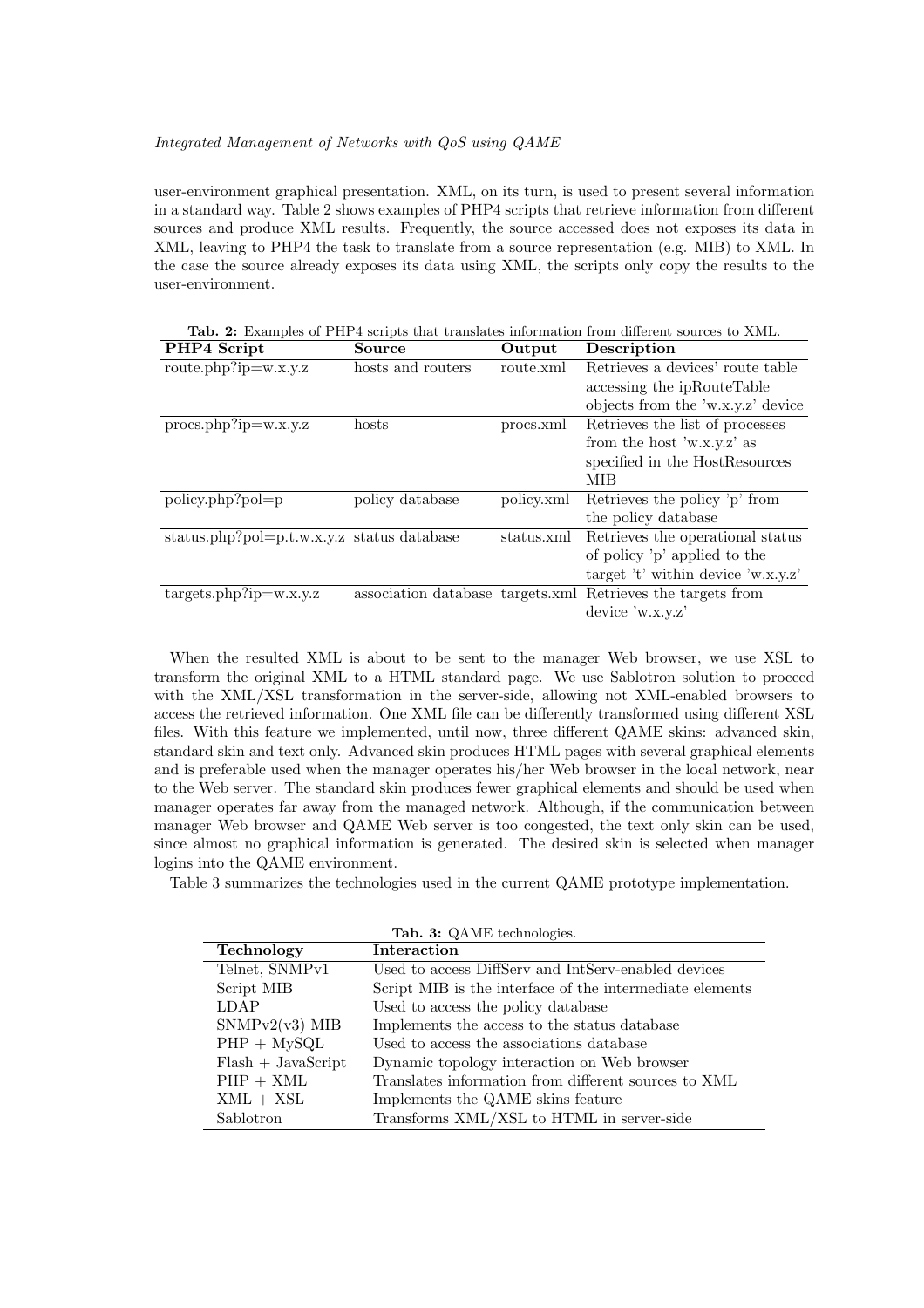# 5 An example of QAME usage

In this section we will present an example of how QAME can be used to proceed with a simple set of management tasks. In this example we are dealing with a network composed by two connected segments that support DiffServ in their border routers (figure 5). This network is not yet mapped, an thus QAME knows nothing about the network to be managed, expect the IP addresses of its intermediate elements. Two policy consumers are used: one is implemented within the router belonging to the right-hand segment and the other is implemented by a host that controls the other router from the left-hand segment. Just one QoSmonitor and one target finder are applied. The network experience hard HTTP traffic between the two segments. This hard traffic must be controlled to allow the videoconferencing to run between the hashed hosts in the figure 5.



**Fig. 5:** A network example

The first step is the definition of a discovery rule. This rule is divided in topology discovery and QoS discovery. Figure 6a shows a rule defined to search the network 143.54.0.0 with netmask 255.255.0.0. We will search for DiffServ-enabled devices. The rule will be activated "now" and reactivated every 24 hours, until December 24, 2003. More specific discovery parameters, although not shown in figure 6a, can also be specified (for example, the number of ICMP retransmission in case of errors and the timeout of ICMP replies).



**Fig. 6:** Examples of discovery rule, policy definition and deployment

QAME transfers the discovery rule to the appropriate target finder based on the IP address, netmask and QoS mechanism specified in the rule, although in our example there is no choice since just one DiffServ target finder exists. The rule is kept in the target finder until its end (December 24, 2003) and started just after its transfer. The target finder than first discover the network topology using ICMP messages. The just discovered devices are then investigated, in our current prototype via SNMP, to determine its DiffServ capabilities. Then, target finder stores the discovered devices and the associated targets in the associations database that is located together with QAME. Visually, network manager can perceives the evolution of the discovery by looking at the Flash topology built in the user browser. Since Flash updates its presentation periodically, new discovery devices are shown in next updates.

The next step requires the manager to determine some relationships among QAME elements and the managed network. The QoS monitor, from the right-hand segment, has to be associated to the right router. The policy consumer from the left-hand segment has to be associated to the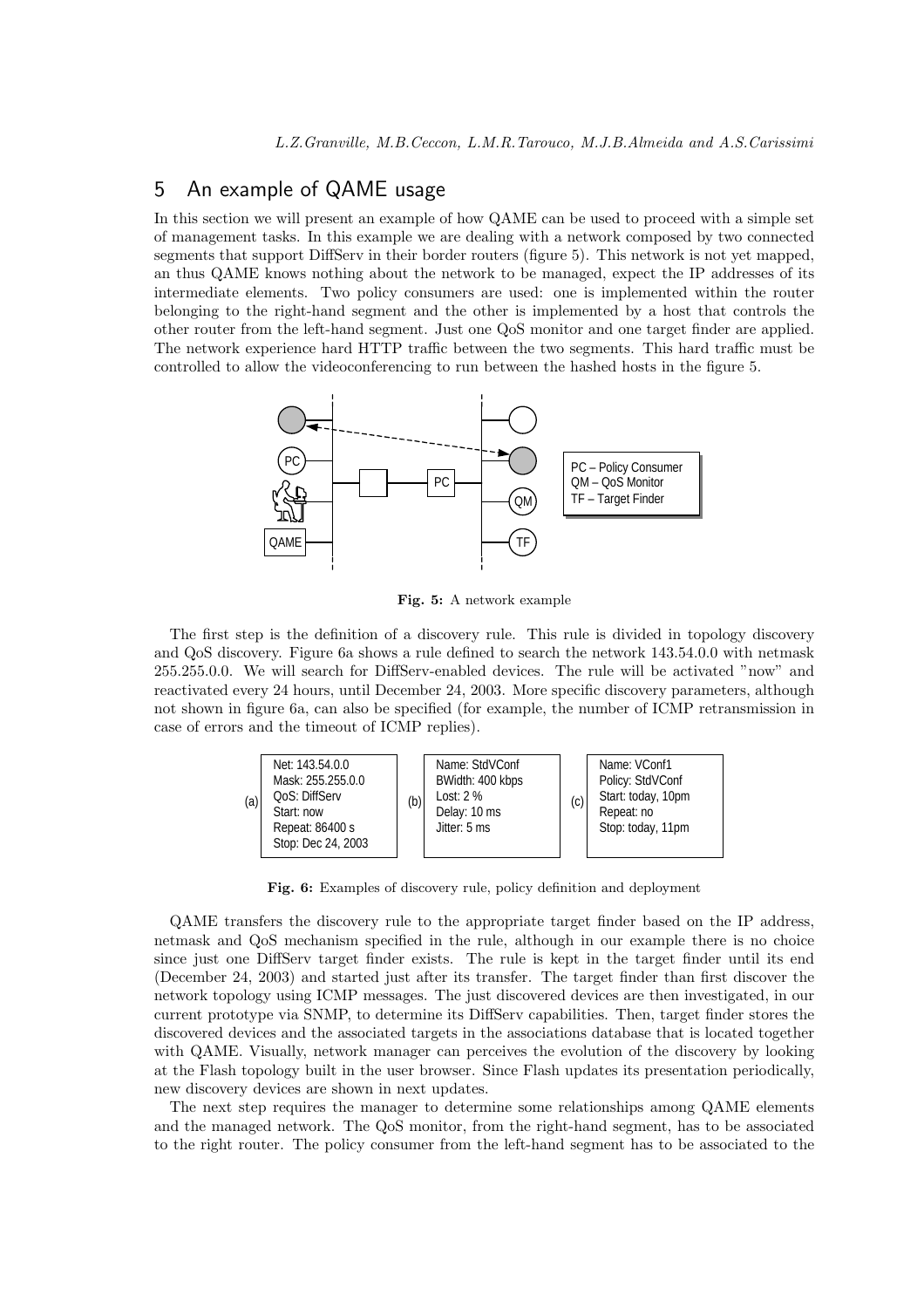#### *Integrated Management of Networks with QoS using QAME*

left router. The policy consumer from the right-hand router is automatically associated to the router by the target finder. All associations are then stored in the associations database. After that, network is ready to be programmed.

Policies must be defined. Figure 6b shows the definition of a simple policy used to guarantee enough network resources to the videoconferencing we are dealing with. This policy is stored in the policy database for future use, and indexed by its name. Let's suppose the videoconferencing should gain network resource for only one hour beginning at 10am. Figure 6c shows the deployment rule for this policy stored in the status database and indexed by its name too.

To deploy the policy on the network, manager consults QAME topology facilities to determine the routers in the path from one videoconferencing host to the other. This routers are highlighted on the topology presentation and manager is able to deploy the policy. Internally, QAME consults the associations database to retrieve the IP addresses of associated policy consumers for each router. Finally, policy is sent to these consumers that translate the policy and program the network devices when the policy is activated.

To watch the experienced QoS in the network, manager again consults QAME topology facilities to determine which routers can be monitored. In this case, only the router from right-hand segment has a QoS monitor associated. The policy definition and the deployment rule are then accessed by the QoS monitor to verify when monitoring should begin.

## 6Conclusion and future work

In this paper we have argued that QoS provisioning architectures can deploy guaranteed services only if such architectures are managed by QoSmanagement processes. In the related work section we saw that several aspects involved in QoS management are addressed by different solutions, leading to a scenario where managers are forced to deal with different tools.

The presented QAME solution integrates, in the same environment, QoS management-related tasks that were separately found before. An advantage of this integration can be observed, for example, in policy deployment followed by QoS monitoring. In a standard environment, managers could use HP PolicyXpert to define a policy and deploy it. Then, using a separated monitoring tool the managers proceed with another definition to determine which flows have to be observed. In QAME, however, only one definition is necessary to program the network and to observe the network behavior, since policy consumers and QoS monitors use the same policy definition and deployment rule to proceed with their tasks.

Another important aspect of QAME is that, even though it is a Web-based management environment, the network manager is not limited by static network bitmaps or heavy loaded Java applets. We combined Flash and JavaScript to provide, with low bandwidth usage, levels of user interaction that are normally found only in standard not Web-based platforms.

Future works are related to the definition, in a higher abstract language, the policies to be applied. Today, policy definition still requires several details that could be abstracted from the network manager. More investigation is also required in the topology representation of very large networks (more then 400 devices) using the JavaScript/Flash solution. We have used QAME to manage small (less then 100 devices) and medium networks (between 100 and 400 devices). Its behavior have shown that QAME integration of QoSmanagement facilities eases, in that networks, the management. On very large networks, on the other hand, the amount of information represents a very challenger management task.

# References

- [1] Stardust.com, Inc.: The Need for QoS. White paper. Available at: *<*http://www.qosforum.com/white-paper/Nedd for QoSv4.pdf*>*. QoSForum (1999)
- [2] Eder, M., Nag, S.: Service Management Architecture Issues and Review. RFC 3052. IETF (Jan. 2001)